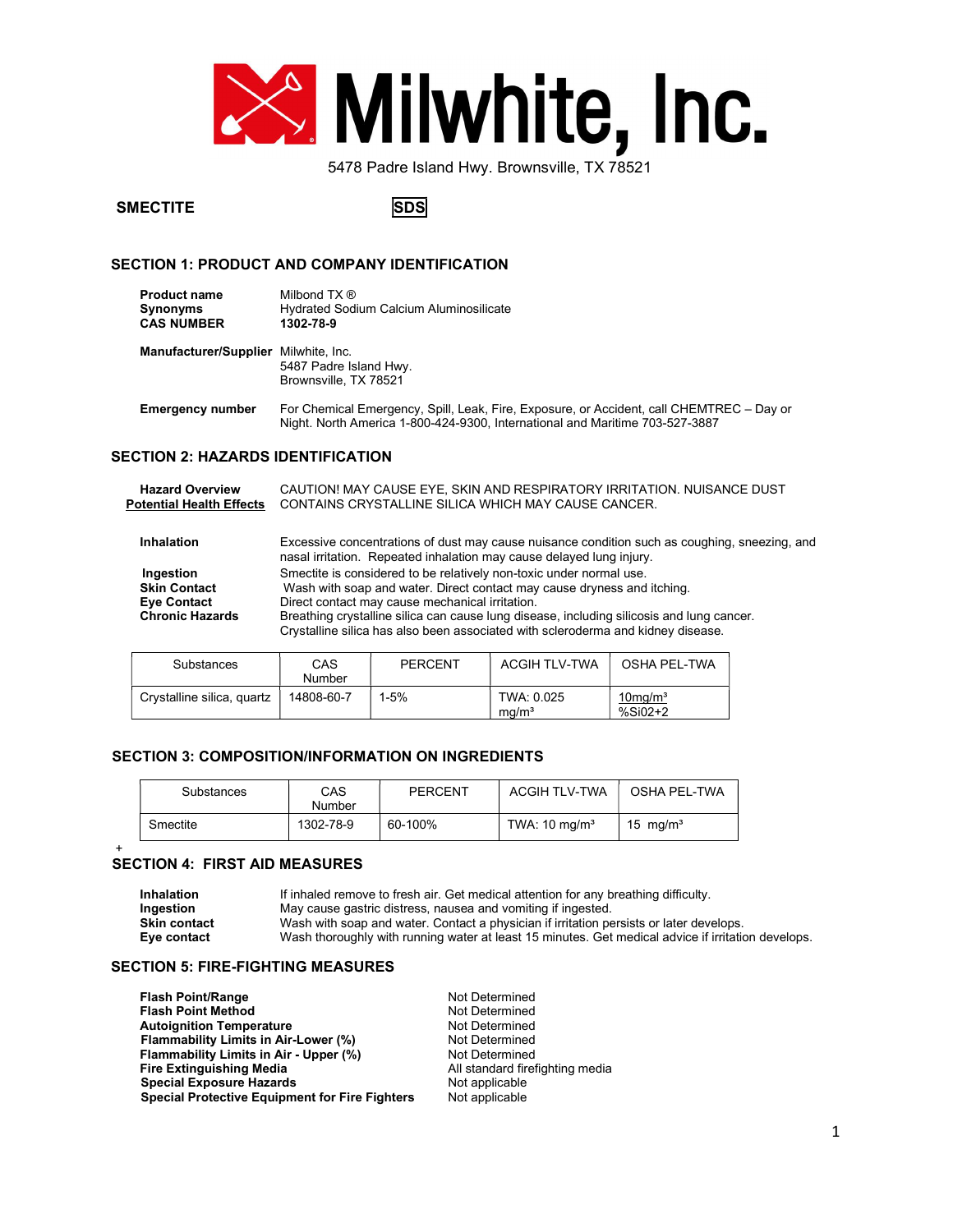

NFPA Ratings **NFPA Ratings Health 1, Flammability 0, Reactivity 0** HMIS Ratings **Health 1, Flammability 0, Reactivity 0, PPE:E** Unusual Fire and Explosion Hazards Not applicable SECTION 6: ACCIDENTAL RELEASE MEASURES

| General                                      | Use proper personal protective equipment as indicated in Section 8.                        |
|----------------------------------------------|--------------------------------------------------------------------------------------------|
| Spills/Leaks                                 | Vacuum or sweep material and place in a suitable container. Avoid generating dust. Provide |
|                                              | ventilation                                                                                |
| <b>Environmental Precautions</b> None Known. |                                                                                            |

#### SECTION 7: HANDLING AND STORAGE

- Handling Use personal protection and controls as identified in Section 8. Avoid the generation of dust. Avoid contact with eyes and skin. Wash hands thoroughly after handling.
- Storage Keep container closed, stored in a cool, dry, ventilated area. Containers of this material may be hazardous when empty since they retain product residues (dust, solids); observe all warnings and precautions listed for the product.

### SECTION 8: EXPOSURE CONTROLS/PERSONAL PROTECTION

| <b>Engineering Controls</b> | A system of local and/or general exhaust is recommended to keep employee exposures below<br>the TLV limits and OSHA LIMITS Section 3.                                                                                                                                       |
|-----------------------------|-----------------------------------------------------------------------------------------------------------------------------------------------------------------------------------------------------------------------------------------------------------------------------|
|                             | Respiratory Protection Wear an appropriate NIOSH-approved respirator or equivalent must be worn. Respirator must comply<br>with applicable MSHA or OSHA standards, which include provisions for a user-training program,<br>respirator fit testing, and other requirements. |
| <b>Skin Protection</b>      | Work Gloves, Apron/Coveralls                                                                                                                                                                                                                                                |
| <b>Eye Protection</b>       | Wear safety glasses or goggles to protect against exposure.                                                                                                                                                                                                                 |
| <b>General Hygiene</b>      | Wash dust-exposed skin with soap and water before eating, or drinking. Wash work clothes<br>after each use.                                                                                                                                                                 |

Other Control Measures None known.

# SECTION 9: PHYSICAL AND CHEMICAL PROPERTIES

| <b>Physical State:</b>                      | Solid                 |
|---------------------------------------------|-----------------------|
| Color:                                      | <b>Various</b>        |
| Odor:                                       | <b>Odorless</b>       |
| pH:                                         | $7-10$                |
| Specific Gravity @ 20 C (Water=1):          | $2.5 - 2.7$           |
| Density @ 20 C (lbs./gallon):               | <b>Not Determined</b> |
| Bulk Density @ 20 C (lbs./ft3):             | 50-70                 |
| <b>Boiling Point/Range (F):</b>             | <b>Not Determined</b> |
| <b>Boiling Point/Range (C):</b>             | <b>Not Determined</b> |
| Melting Point/Freezing Point/Range (F):     | <b>Not Determined</b> |
| Melting Point/Freezing Point/Range (C):     | <b>Not Determined</b> |
| Vapor Pressure @ 20 C (mmHg):               | <b>Not Determined</b> |
| <b>Vapor Density (Air=1):</b>               | <b>Not Determined</b> |
| <b>Percent Volatiles:</b>                   | <b>Not Determined</b> |
| <b>Evaporation Rate (Butyl Acetate=1):</b>  | <b>Not Determined</b> |
| Solubility in Water (g/100ml):              | <b>Insoluble</b>      |
| Solubility in Solvents (g/100ml):           | <b>Not Determined</b> |
| VOCs (lbs./gallon):                         | <b>Not Determined</b> |
| Viscosity, Dynamic @ 20 C (centipoises):    | <b>Not Determined</b> |
| Viscosity, Kinematic @ 20 C (centistrokes): | <b>Not Determined</b> |
| Partition Coefficient/n-Octano/Water:       | <b>Not Determined</b> |
| Molecular Weight (g/mole):                  | <b>Not Determined</b> |
|                                             |                       |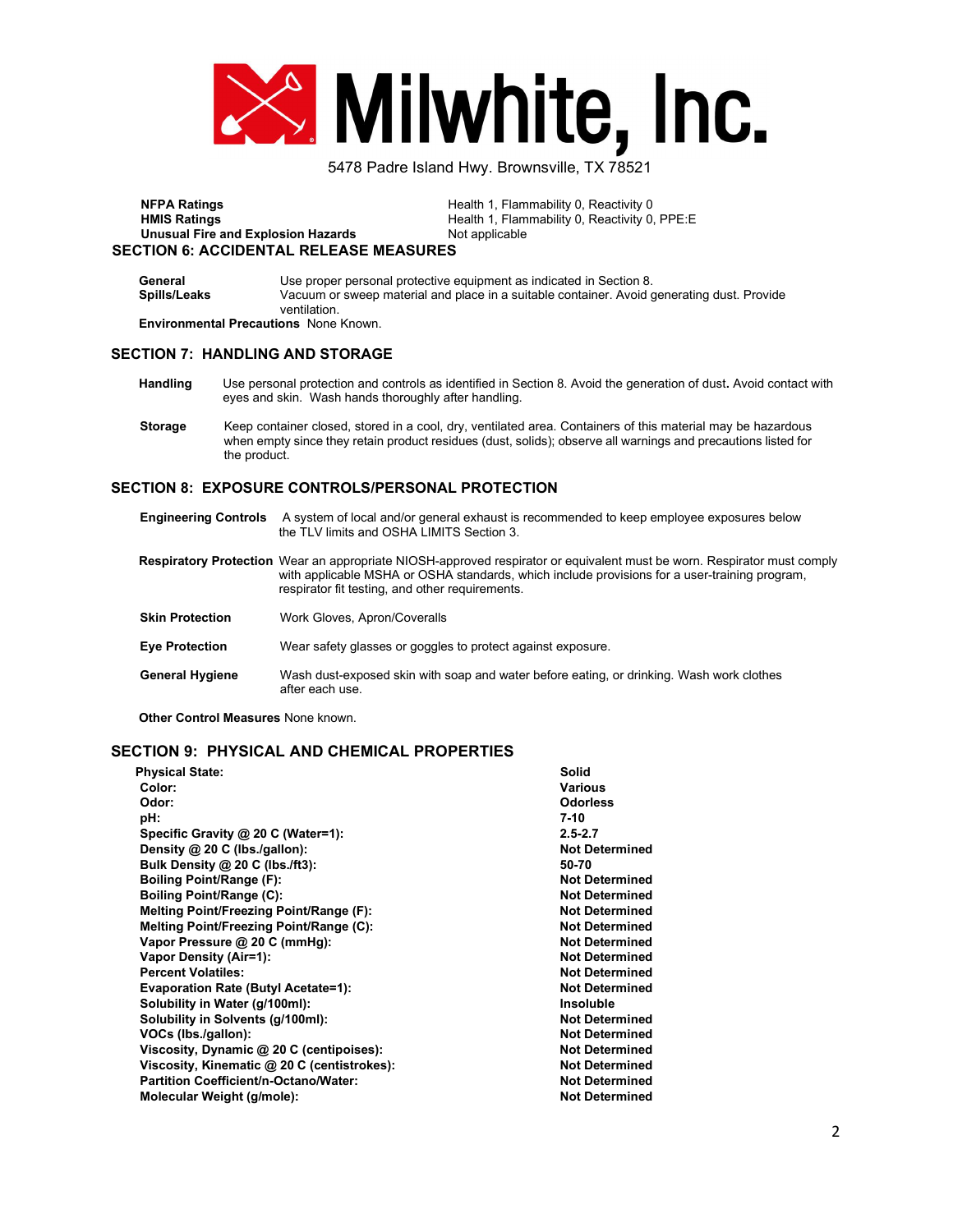

# SECTION 10: STABILITY AND REACTIVITY

| <b>Stability</b>                        | Stable.          |
|-----------------------------------------|------------------|
| <b>Hazardous Polymerization</b>         | Will not occur.  |
| <b>Conditions to Avoid</b>              | None anticipated |
| Incompatibility (materials to Avoid)    | Not Determined   |
| <b>Hazardous Decomposition Products</b> | Not Determined   |

### SECTION 11: TOXICOLOGICAL INFORMATION

 $\mathsf{r}$ 

Carcinogenicity: IARC, MTP, OSHA or ACGIH does not list Smectite as a Carcinogen. Toxicological effects ingredients-LD50 and LD50 Data:

|                                        | Quartz (14808-60-7)                                                                                                                                                                                                                                                                                                                                                                                                                                                                                                                                                                                                                                              |
|----------------------------------------|------------------------------------------------------------------------------------------------------------------------------------------------------------------------------------------------------------------------------------------------------------------------------------------------------------------------------------------------------------------------------------------------------------------------------------------------------------------------------------------------------------------------------------------------------------------------------------------------------------------------------------------------------------------|
| LD50 Oral Rat                          | >5000 mg/kg                                                                                                                                                                                                                                                                                                                                                                                                                                                                                                                                                                                                                                                      |
| <b>IARC Group</b>                      | 1                                                                                                                                                                                                                                                                                                                                                                                                                                                                                                                                                                                                                                                                |
| <b>Principle Route of Exposure</b>     | Eye or skin contact, inhalation.                                                                                                                                                                                                                                                                                                                                                                                                                                                                                                                                                                                                                                 |
| Inhalation                             | Inhaled crystalline silica in the form of quartz or cristobalite from occupational<br>sources is carcinogenic to humans (IARC, Group 1). There is a different<br>evidence in experimental animals for the carcinogenicity of tridytime (IARC 2A).<br>Breathing silica dust may cause irritation of the nose, throat, and respiratory<br>passages. Breathing silica dust may not cause noticeable injury or illness even<br>though permanent lung damage may be occurring. Inhalation of dust may also<br>have serious chronic health effects (See "Chronic Effects/Carcinogenicity"<br>subsection below).                                                        |
| Skin contact                           | May cause mechanical skin irritation.                                                                                                                                                                                                                                                                                                                                                                                                                                                                                                                                                                                                                            |
| <b>Eye Contact</b>                     | May cause eye irritation.                                                                                                                                                                                                                                                                                                                                                                                                                                                                                                                                                                                                                                        |
| Ingestion                              | None known                                                                                                                                                                                                                                                                                                                                                                                                                                                                                                                                                                                                                                                       |
| <b>Aggravated Medical Conditions</b>   | Individuals with respiratory, disease including but not limited to asthma and<br>bronchitis, or subject eye irritation, should not be exposed to quartz dust.                                                                                                                                                                                                                                                                                                                                                                                                                                                                                                    |
| <b>Chronic Effects/Carcinogenicity</b> | Silicosis: Excessive inhalation of respirable crystalline silica dust may cause a<br>progressive, disabling, and something-fatal lung disease called silicosis.<br>Symptoms include cough, shortness of breath, wheezing, non-specific chest<br>Illness, and reduce pulmonary function. This disease is exacerbated by smoking.<br>Individuals with silicosis are predisposed to develop tuberculosis.                                                                                                                                                                                                                                                           |
|                                        | Cancer Status: The International Agency for Research on Cancer (IARC) has<br>Determined that crystalline silica inhaled in the form of quartz or cristobalite from<br>Occupational sources can cause lung cancer in humans (Group 1- carcinogenic<br>to humans) and has determined that there is sufficient evidence in experimental<br>animals for the carcinogenicity of tridymite (Group 2A-possible carcinogen to<br>humans). Refer to IARC Monograph 68, Silica, Some Silica and Organic Fibres<br>(June 1997) in conjunction with the use of these minerals. The National<br>Toxicology Program classifies respirable crystalline silica as "Known to be a |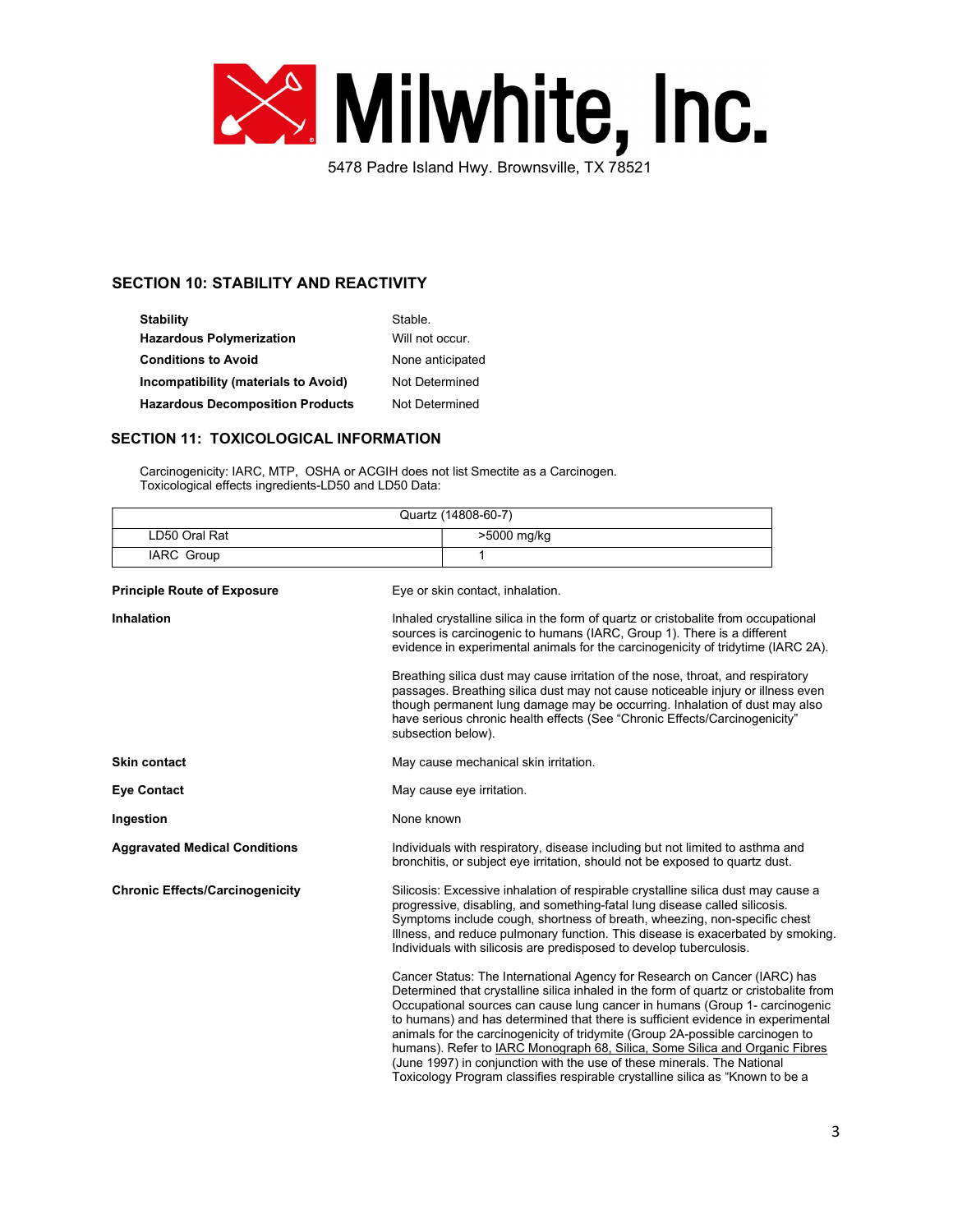

|                          |                                         | human carcinogen". Refer to the 9th Report on Carcinogens (2000). The<br>American Conference of Governmental Industrial Hygienist (ACGIH) classifies<br>crystalline silica, quartz, as a suspected human carcinogen (A2).                                                                                       |
|--------------------------|-----------------------------------------|-----------------------------------------------------------------------------------------------------------------------------------------------------------------------------------------------------------------------------------------------------------------------------------------------------------------|
|                          |                                         | There is some evidence that breathing respirable crystalline silica or the<br>disease silicosis is associated with an increase incidence of significant disease<br>endpoints such as scleroderma (an immune system disorder manifested by<br>scarring of the lungs, skin, and other organs) and kidney disease. |
| <b>Other Information</b> |                                         | For further consult: Adverse Effects of Crystalline Silica Exposure" published by<br>the American Thoracic Society Medical Section of the American Lung<br>Association, American Journal or Respiratory and Critical Care Medicine, Volume<br>155, pages 761-768 (1997).                                        |
| <b>Toxicity Tests</b>    |                                         |                                                                                                                                                                                                                                                                                                                 |
|                          | <b>Oral Toxicity:</b>                   | Not determined                                                                                                                                                                                                                                                                                                  |
|                          | <b>Dermal Toxicity:</b>                 | Not determined                                                                                                                                                                                                                                                                                                  |
|                          | <b>Inhalation Toxicity:</b>             | Not determined                                                                                                                                                                                                                                                                                                  |
|                          | <b>Primary Irritation Effect:</b>       | Not determined                                                                                                                                                                                                                                                                                                  |
|                          | Carcinogenicity:                        | Refer to IARC Monograph 68. Silica, Some Silicates and Organic Fibres (June<br>1997).                                                                                                                                                                                                                           |
|                          | Genotoxicity:                           | Not determined                                                                                                                                                                                                                                                                                                  |
|                          | Reproductive/Developmental<br>Toxicity: | Not determined                                                                                                                                                                                                                                                                                                  |

# SECTION 12: ECOLOGICAL INFORMATION

| <b>Environmental Fate:</b>        |                |
|-----------------------------------|----------------|
| <b>Mobility (Water/Soil/Air)</b>  | Not determined |
| Persistence/Degradability         | Not determined |
| <b>Bio-accumulation</b>           | Not determined |
| <b>Environmental Toxicity:</b>    |                |
| <b>Acute Fish Toxicity</b>        | Not determined |
| <b>Acute Crustaceans Toxicity</b> | Not determined |
|                                   |                |

# SECTION 13: DISPOSAL CONSIDERATIONS

| <b>Disposal Method</b>    | Bury in a licensed landfill according to federal, state and local regulations.<br>Substance should not be deposited into a sewage facility.                                                                                                                                                           |
|---------------------------|-------------------------------------------------------------------------------------------------------------------------------------------------------------------------------------------------------------------------------------------------------------------------------------------------------|
| Contaminated<br>Packaging | Follow all applicable national and local regulations. Contaminated packing may be disposed of by:<br>rendering packaging incapable of containing any substance, or treating packaging to residual<br>contents are no longer hazardous, or by disposing of packaging into commercial waste collection. |

# SECTION 14: TRANSPORT INFORMATION

| <b>Land Transportation</b> |                |
|----------------------------|----------------|
| DOT                        | Not restricted |
| Canadian TDG               | Not restricted |